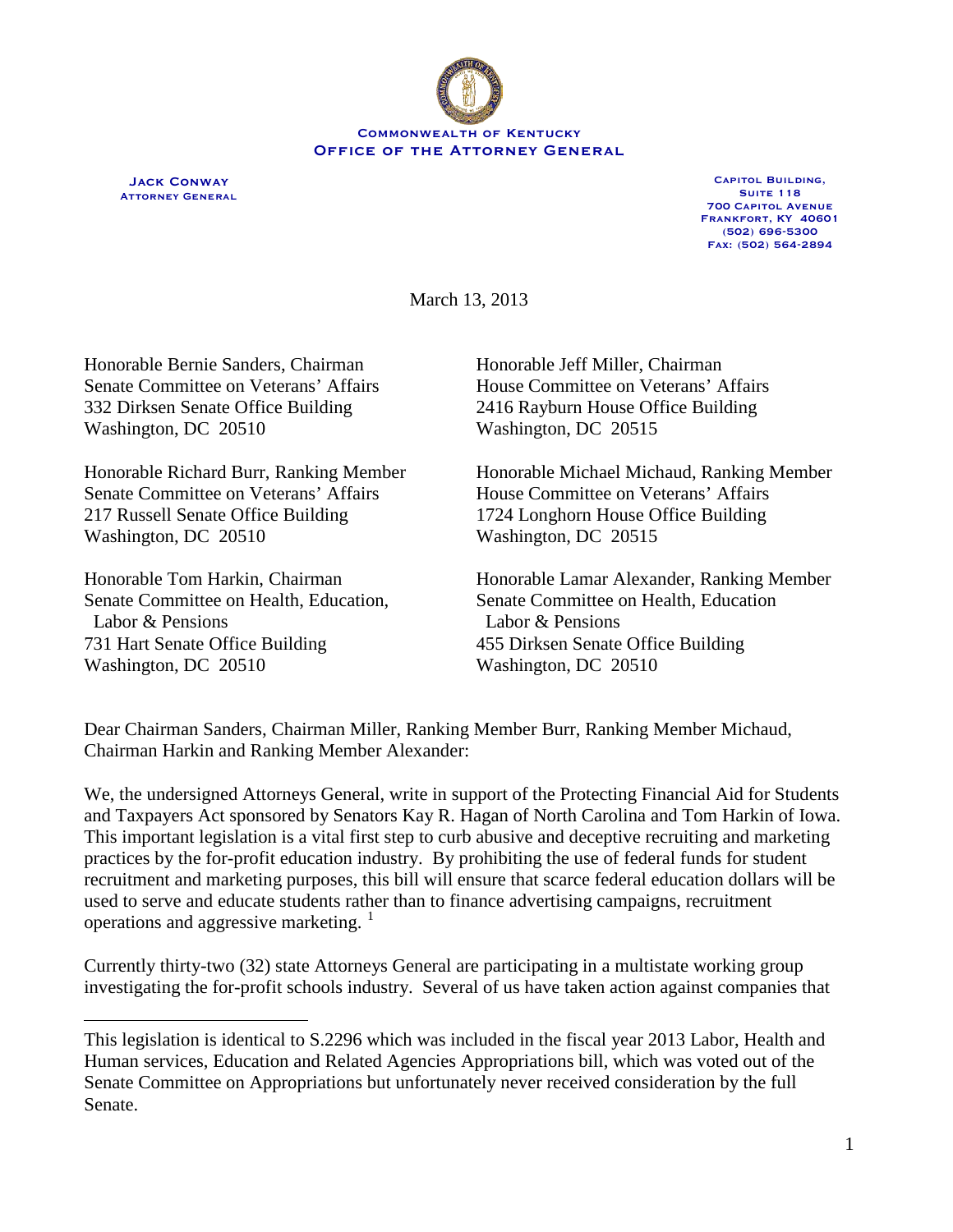we allege have violated our state consumer protection laws. We continue to investigate these companies and anticipate additional actions to be filed in the future.

The Senate Health, Education, Labor and Pensions (HELP) Committee analyzed data submitted by the for-profit school industry and found that large for-profit colleges with troublingly high student withdrawal and loan default rates use an exorbitant amount of federal aid on advertising, marketing and recruitment.

According to the HELP Committee's July 2012 Report:

- 15 of the largest for-profit education companies received at least 86 percent of their revenues from federal student aid programs such as the G.I. Bill and Pell grant programs.
- In Fiscal Year 2009, these for-profit education companies spent \$3.7 billion dollars or 23 percent of their budgets, on advertising, marketing and recruitment which was often very aggressive and deceptive.
- Together, the 30 education companies examined by the HELP Committee spent \$4.2 billion on marketing in 2009 or 22.7 percent of all revenue, which equates to \$2,622 per student spent on marketing.
- According to one study, "in the corporate world, marketing budgets typically represent between 4-12 percent of sales, and in the for-profit education sector, "marketing budgets can approach a whopping 40 percent of tuition revenue." In contrast, nonprofit colleges and universities spend an average of one-half of one percent of their revenues on marketing.
- For the 30 educational companies examined by the HELP Committee, 54% of students who started in 2008-9 left without a degree by mid-2010. This translates to nearly 600,000 students leaving college without a degree.
- Students who attended a for profit college already account for 47 percent of all borrowers in default.

Attorneys General strongly support higher education as a way to improve the standard of living for Americans and help them reach their financial goals. However, federal taxpayers should not be asked to foot the bill for aggressive recruiting and deceptive sales tactics of colleges that have placed profits ahead of ensuring student success.

This legislation would apply to all institutions that receive federal student aid dollars, whether private, public or for-profit, and is a common sense measure to ensure that taxpayer money is being spent appropriately.

We respectfully request that you support this important legislation.

Sincerely,

Gall Grund

Jack Conway Kentucky Attorney General